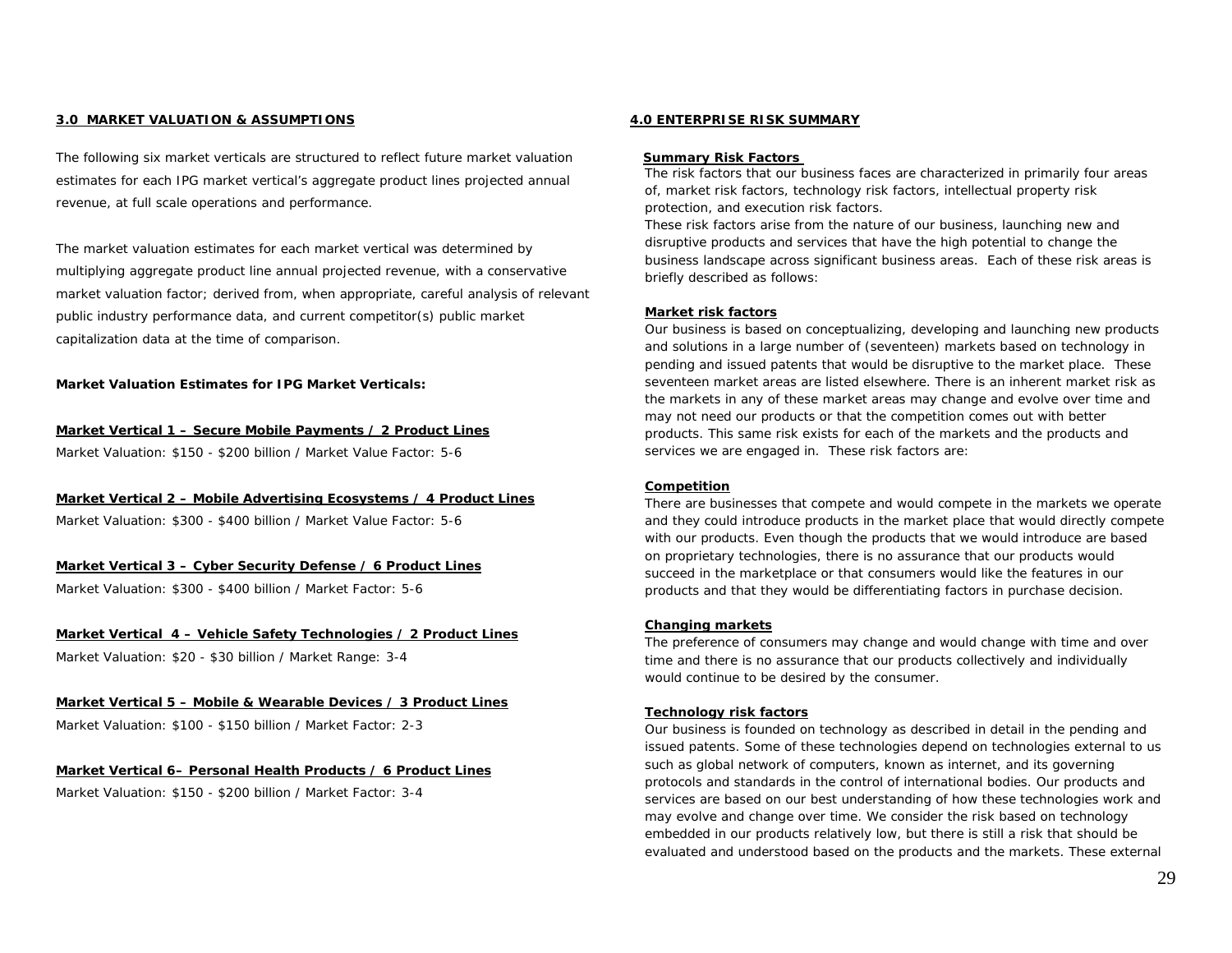technologies may change and evolve requiring us to change and reevaluate our products and services.

# **Intellectual Property Risk**

We have two different types of intellectual property we own. One of these kinds is pending patent applications and issued patents and pending trademarks and issued trademarks. Each of these areas has their own risks that are unique to them. These are covered here.

### **Patents and Pending Patent Applications**

Our business is based entirely on proprietary products that are protected by issued and pending patents. We have issued patents and pending applications in the United States and have pending applications in selected Foreign Jurisdictions that may include Canada, Europe, China and India.

There are inherent risks in any patent or patent pending technology.

Others would challenge our patents in courts and proceedings before other judicial tribunals such as ITC and USPTO. There is no assurance that these patents would survive these challenges and if they do survive these challenges, the legal claims may need to be amended.

There is no assurance that the pending patent applications would issue as patents in view of prior art. Examination of a patent application is a lengthy and time consuming process, requiring many years and may require appeals at the agency level and in the federal courts.

# **List of Patents and pending Applications**

These type of IP falls in three categories, an issued patent, pending in foreign jurisdictions, pending US applications and US applications that have not been published and applications that have withheld publication due to the sensitive nature of the technologies.

An attached table identifies a list of these pending and issued patent and applications.

# **Patent Life Risk**

The patents and applications have a limited life that is defined as from filing or from issue date. We may not be able to fully utilize their value in that limited life of these assets. We continue to generate new IP and the same holds true for them.

# **Trademarks and pending applications**

We have a large number of trademarks and trademark applications in different stages. We continue to file new trademark applications to support our new and growing products lines across these seventeen market areas. A large number of them have been approved for use. An attached table identifies a list of these pending and issued trademarks.

### **Execution Risk factors**

The execution risk factors are same and similar as would be to any new business enterprise and non-comprehensive specific risk factors are identified here

- 1. Ability to attract, hire and retain qualified executive management
- 2. Ability to attract, hire and retain qualified technology personnel
- 3. Ability to attract, hire and retain qualified human resources, financial and legal personnel.
- 4. Ability to protect our IP Others may copy and steal our IP, requiring us to litigate them and any litigation has considerable risk.
- 5. The time we estimate to launch a product/service has inherent risks.
- 6. The time we estimate to generate revenue has inherent risks.

Our business is subject to numerous risks described in the section entitled "Risk Factors" and elsewhere in this prospectus. You should carefully consider these risks before making an investment. Some of these risks include:

- If we fail to launch our products and services and once launched, retain existing users or add new users, or if our users decrease their level of engagement with our products and services, our revenue, financial results, and business may be significantly harmed;
- We expect to generate substantial revenue from advertising from our advertisement driven products and services. The loss of advertisers, or reduction in spending by advertisers with our advertisement driven products and services, could seriously harm our business;
- Growth in use of IPG through our mobile products, where our ability to monetize is unproven, may negatively affect our revenue and financial results;
- IPG's product and services user growth and engagement on mobile devices depend upon effective operation with mobile operating systems, networks, and standards that we do not control;
- We may not be successful in our efforts to grow and further monetize the products and services in the IPG conglomerate;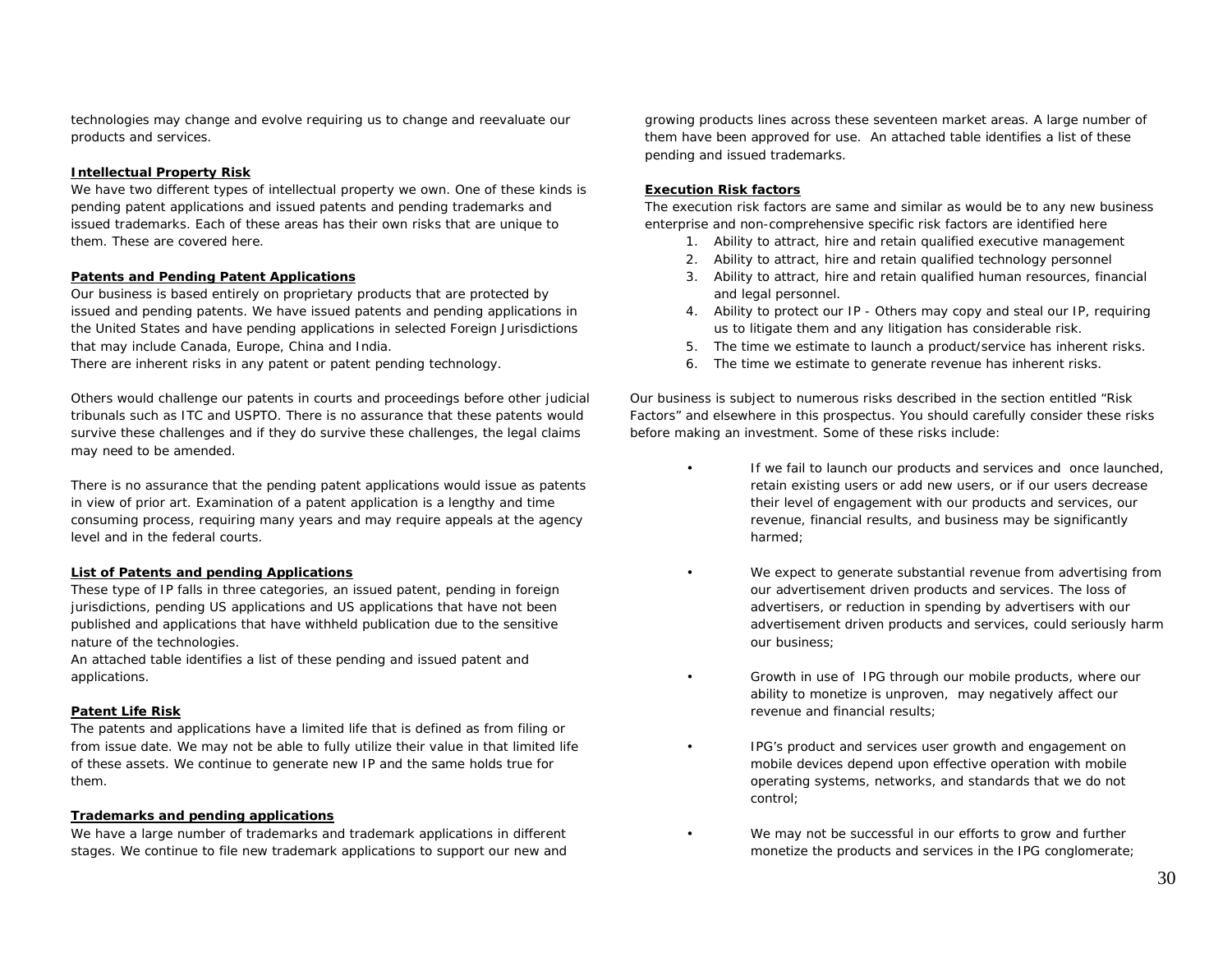- Even though our products and services are backed by issued and pending patents, our business is highly competitive, and competition presents an ongoing threat to the success of our business;
- Improper access to or disclosure of our users' information, or violation of our terms of service or policies, could harm our reputation and adversely affect our business;
	- Our business is subject to complex and evolving U.S. and foreign laws and regulations regarding privacy, data protection, and other matters. Many of these laws and regulations are subject to change and uncertain interpretation, and could harm our business;
- Our CEO has control over key decision making as a result of his control of a majority of our voting stock;
- The loss of Tara Chand and his key associates or other key personnel could harm our business;
- The patents and applications have a limited life that is defined as from filing or from issue date. We may not be able to fully utilize their value in that limited life of these assets. We continue to generate new IP and the same holds true for them.
- The market price of our Class A common stock may be volatile or may decline, and you may not be able to resell your shares at or above the initial public offering price; and
- Substantial blocks of our total outstanding shares may be sold into the market as "lock-up" periods end, as further described in "Shares Eligible for Future Sale." If there are substantial sales of shares of our common stock, the price of our Class A common stock could decline.

### **Corporate Information**

Internet Promise Group was incorporated in California on November 10, 2014. Unless expressly indicated or the context requires otherwise, the terms "Internet Promise Group," "company," "we," "us," and "our" in this prospectus refer to Internet Promise Group, Inc., a California corporation, and, where appropriate, its wholly-owned subsidiaries. The term "Internet Promise Group" may also refer to our products, regardless of the manner in which they are accessed. Our principal executive offices are located at 21250 Hawthorne Blvd. Suite 500, California 90503, and our telephone number is (310) 787-1400. Our website address is www.Internet Promise Group.com. The information on or that can be accessed through our website is not part of this prospectus.

Internet Promise Group, the Internet Promise Group logo, IPG, and our other registered or common law trademarks, service marks, or trade names appearing in this prospectus are the property of Internet Promise Group, Inc. Other trademarks, service marks, or trade names appearing in this prospectus are the property of their respective owners.

### **Summary Risk Factors**

Our business is subject to numerous risks described in the section entitled "Risk Factors" and elsewhere in this prospectus. You should carefully consider these risks before making an investment. Some of these risks include:

- If we fail to launch our products and services and once launched, retain existing users or add new users, or if our users decrease their level of engagement with our products and services, our revenue, financial results, and business may be significantly harmed;
- We expect to generate substantial revenue from advertising from our advertisement driven products and services. The loss of advertisers, or reduction in spending by advertisers with our advertisement driven products and services, could seriously harm our business;
- Growth in use of IPG through our mobile products, where our ability to monetize is unproven, may negatively affect our revenue and financial results;
- IPG's product and services user growth and engagement on mobile devices depend upon effective operation with mobile operating systems, networks, and standards that we do not control;
- We may not be successful in our efforts to grow and further monetize the products and services in the IPG conglomerate;
- Even though our products and services are backed by issued and pending patents, our business is highly competitive, and competition presents an ongoing threat to the success of our business;
- Improper access to or disclosure of our users' information, or violation of our